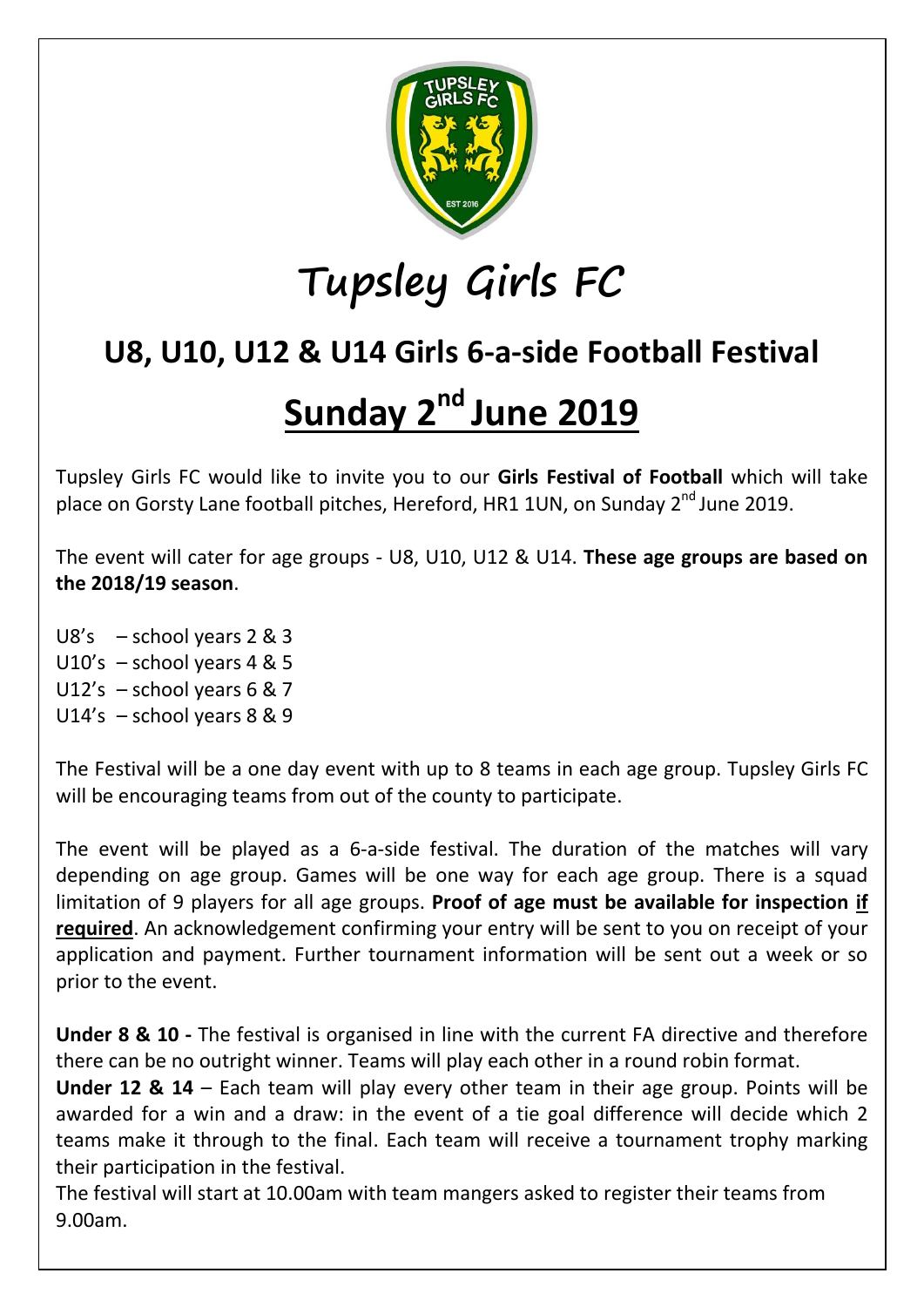## **Festival Rules**

All competing clubs must be affiliated to their respective County F.A.

- 1. Matches will be played in accordance with the recognised 'Laws of the game'
- 2. The competition is affiliated with the Herefordshire County FA and as such all participants are subject to the discipline processes of Herefordshire County FA or their respective County FA's.
- 3. All players are advised to consider their own private insurance to cover claims arising from their own injury or that of another player.
- 4. Players should play in their own age group as per the 2018/19 season.
- 5. Proof of age must be available for each player and be produced on request by a member of the tournament committee or other official such as the referee. Where possible this should be a player's registration card from the current or preceding season.
- 6. No player shall be registered or play for more than one team throughout the same day.
- 7. Teams will submit a squad list prior to the start of the tournament.
- 8. Teams are restricted to a squad size of 9 players.
- 9. Substitutions will take place on a roll on roll off basis with the permission of the referee when the ball is out of play. This applies to all age groups.
- 10. Players dismissed from the field of play by virtue of a red card (or two yellows) will automatically be ineligible for that teams next game.
- 11. Players dismissed from the field of play for violent conduct or any other serious offence will be prevented from taking any further part in the tournament.
- 12. Any misconduct by players or team officials will be reported to the appropriate County Football Association. The tournament is registered with Herefordshire County FA.
- 13. Tupsley Girls FC embraces the current **RESPECT** campaign.
- 14. Matches will be of 15 minute duration one way.
- 15. No scores will be recorded for the u8 & u10 age groups.
- 16. There will be no extra-time apart from in the finals of the U12 & U14 age groups when 5 minutes one-way will be played. If the scores are level after extra-time, sudden death penalties will be played.
- 17. Each team is to provide a  $2^{nd}$  set of shirt colours (bibs) so in the event of a colour clash the second named team shall be responsible for changing their strip.
- 18. Size 3 footballs shall be used for U8's and size 4 for all other age groups.
- 19. The first named team shall be responsible for providing the match ball. Participating teams are invited to ensure that their footballs are clearly marked with their team name.